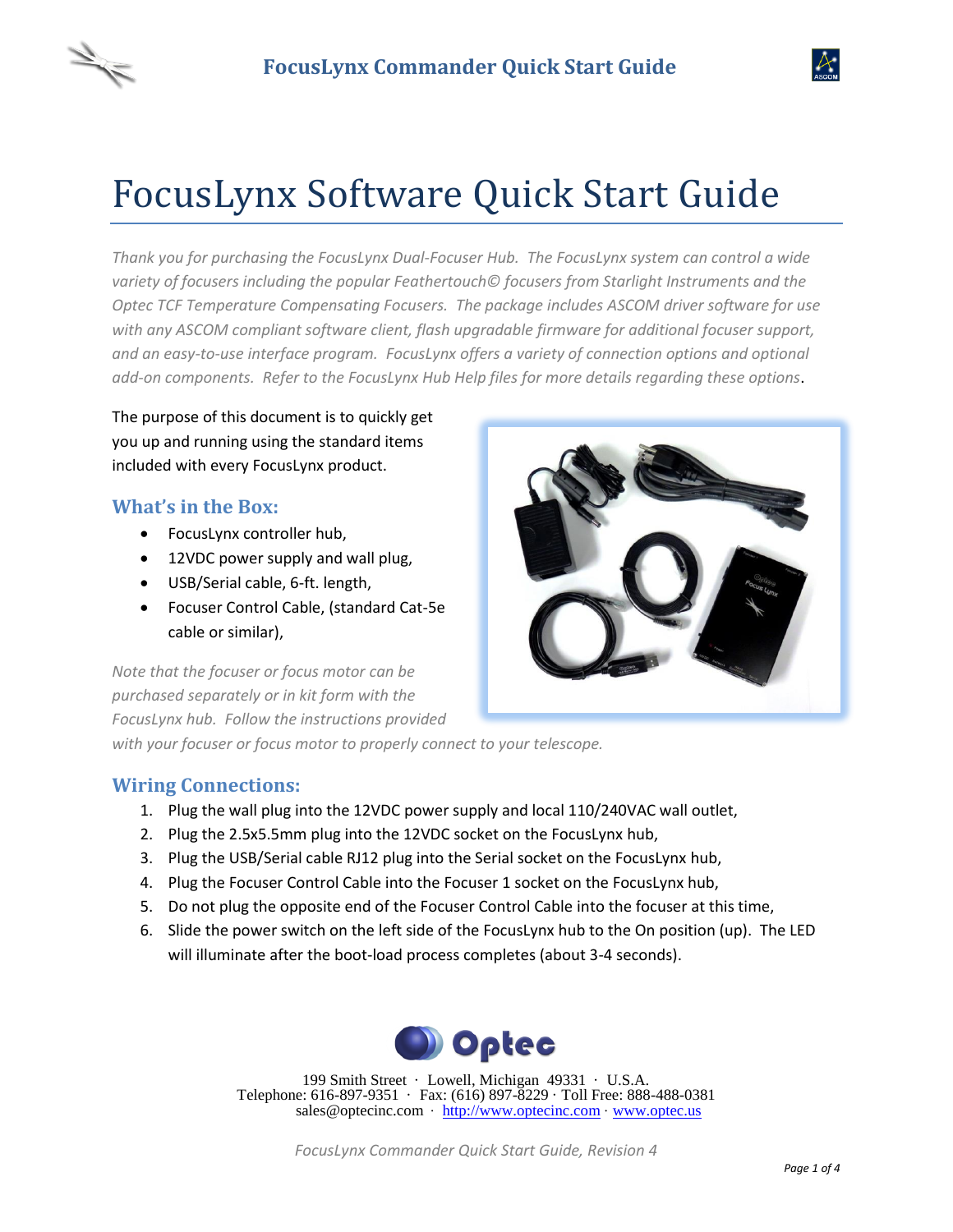



- 1. Download the latest version of FocusLynx Commander and ASCOM driver available online at: [www.optecinc.com/astronomy/downloads/focuslynx.htm.](http://www.optecinc.com/astronomy/downloads/focuslynx.htm) Our free software and drivers are frequently updated and we always recommend keeping your software up-to-date.
- 2. Check to ensure ASCOM platform version 6 or newer is already installed,
- 3. Visit [www.ascom-standards.org](http://www.ascom-standards.org/) to download and install the latest platform if necessary,
- 4. Run the FocusLynx Setup program to install the ASCOM driver and FL Commander software.

#### **Connect USB/Serial cable to PC:**

- 1. Plug the flat USB-A connector of the USB/Serial cable into any USB port on the PC,
- 2. Allow Windows to automatically load the drivers for the FTDI USB-to-Serial device,
- 3. If Windows prompts to search for new drivers, click OK, or visit the FTDI website at <http://www.ftdichip.com/Drivers/VCP.htm> to download the latest version driver,
- 4. Allow the USB device to complete the USB enumeration & assign a COM port number,
- 5. Confirm the new COM port assignment in Windows Device Manager. Expand the **Ports (COM & LPT)** section to verify a new **USB Serial Port (COMxx)**. Note the COM port **Example 1** FocusLynx Commander number assigned by Windows. File Help Focusers View

#### **Start FocusLynx Commander:**

- 1. Double-click the FocusLynx Commander icon on the desktop to start the program,
- 2. The default display will show the interface for Focuser 1. Click **Focusers**, then **Setup…** under Focuser 1,
- 3. Under **Connection Setup** select **Serial** and select the Com Port noted in Device Manager,
- 4. Click the **Connect** button and the adjacent red dot should indicate the connection is active,
- 5. Click the pull-down for **Focuser Type** to select your focuser type,
- 6. Review the warning about selecting the correct focuser type. This warning applies primarily to the FastFocus device types. Now plug the other end of the Focuser motor cable into the Focuser 1 port on the hub.





199 Smith Street · Lowell, Michigan 49331 · U.S.A. Telephone: 616-897-9351 · Fax: (616) 897-8229 · Toll Free: 888-488-0381 sales@optecinc.com · [http://www.optecinc.com](http://www.optecinc.com/) · [www.optec.us](file://///Epsilon/data/Office%20Files/PRICES/Optec%20Prices%20and%20Terms/www.optec.us)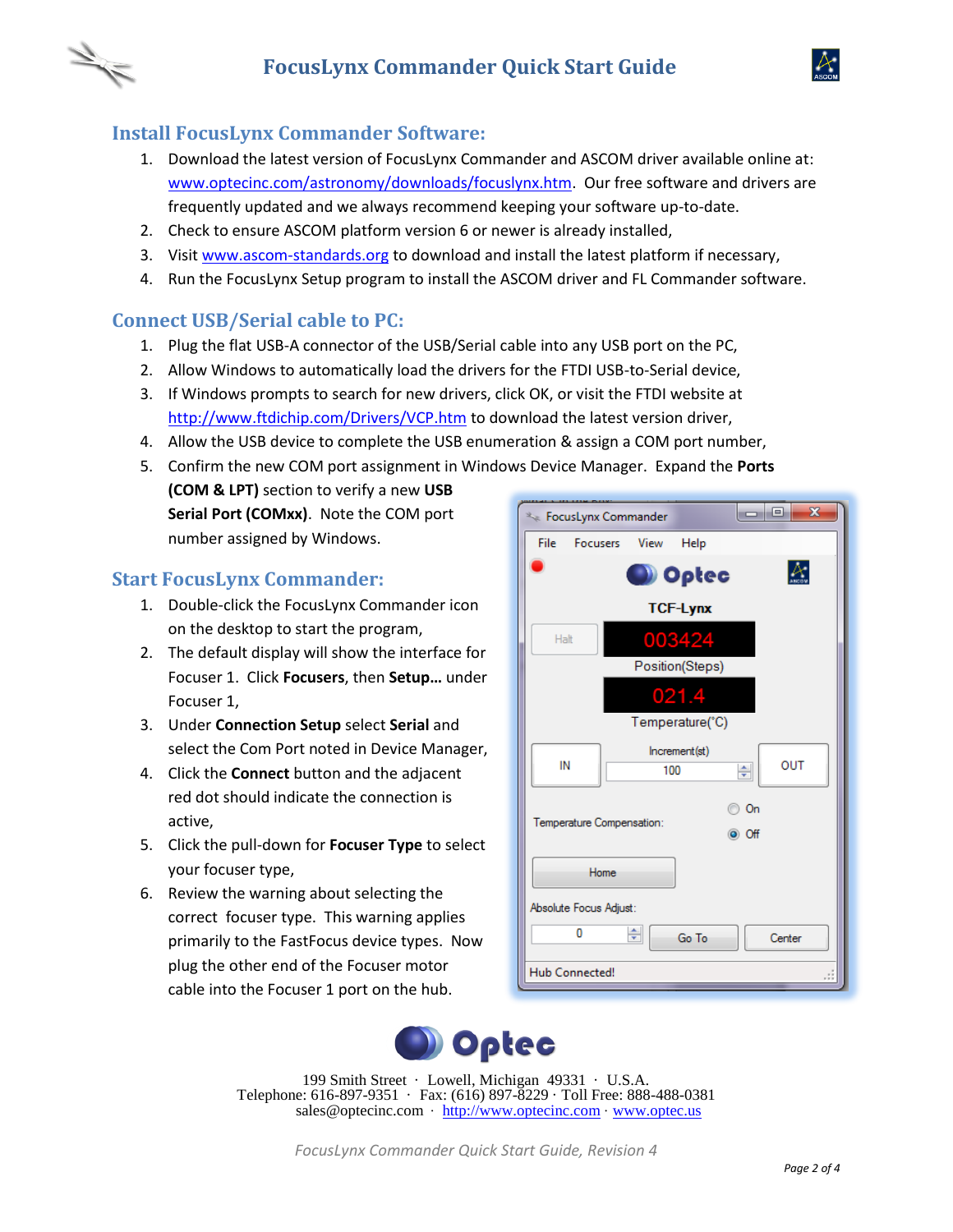## **FocusLynx Commander Quick Start Guide**



- - 7. For *absolute* homing focusers a **Home** button will appear. For non-homing focusers a **Sync** button will appear instead,
	- 8. For *absolute* focusers, click **Home** to home the focuser,
	- 9. For non-homing focusers, manually position the focuser near the center of travel, type 32,676 in the **Steps** value and click **Sync** to synchronize to focuser to the midpoint.
	- 10. Give the focuser a descriptive **Nickname** and note the other options on the Setup form,
	- 11. Click **OK** to exit Setup and return to the FocusLynx Commander interface.

#### **Test Focuser Con**t**rols:**

- Click **Center** to set the focuser to the center of its travel position.
- Click **IN** and **OUT** buttons to move the focuser by a fixed **Increment**. Note the units of the **Increment** field vary with the value shown in the **Position** display.

| x<br>Focuser Hub Setup - Focuser ONE                                                                                                                                 |                                                                  |
|----------------------------------------------------------------------------------------------------------------------------------------------------------------------|------------------------------------------------------------------|
| Note: Remember that both Focuser1 and<br>Focuser2 are physically connected to one<br>controller (hub). Changing the connection<br>settings for one will affect both. | <b>Connection Setup</b><br>Com Port:<br>COM28<br>Serial<br>ASCON |
| Connect                                                                                                                                                              | <b>Wired Ethemet</b><br>IP Address:<br>169.254.1.1<br>÷          |
| Disconnect                                                                                                                                                           | O WiFi<br>Refresh IP's                                           |
| <b>Focuser Settings:</b>                                                                                                                                             |                                                                  |
| Nickname:                                                                                                                                                            | <b>TCF-Lynx</b>                                                  |
| Focuser Type:                                                                                                                                                        | Optec TCF-Lynx 2"<br>Home                                        |
| Temperature Offset:                                                                                                                                                  | 싂<br>0.0                                                         |
| <b>LED Brightness:</b>                                                                                                                                               |                                                                  |
|                                                                                                                                                                      | the company of the com-<br>All Card                              |
| Maximum Position:                                                                                                                                                    | 7000<br>Change                                                   |
| <b>Backlash Compensation Enabled</b>                                                                                                                                 |                                                                  |
| Backlash Comp. Steps:                                                                                                                                                | 40<br>슥                                                          |
| <b>Reverse Directions</b>                                                                                                                                            |                                                                  |
| Temp. Comp. Mode:                                                                                                                                                    | A                                                                |
| Temp. Comp. Mode Description:                                                                                                                                        | Mode A                                                           |
| Temp. Comp. At Start Enabled                                                                                                                                         | Configure Temperature Compensation                               |
| Configure WiFi Connection:                                                                                                                                           | WiFi Setup                                                       |
| Configure Wired Connection:                                                                                                                                          | <b>Wired Setup</b>                                               |
| Restore Focuser Defaults:                                                                                                                                            | <b>Restore Defaults</b><br>Firmware Version:<br>210              |
|                                                                                                                                                                      |                                                                  |
|                                                                                                                                                                      | Ok<br>Cancel                                                     |

- Click the **Position** display to toggle between Steps (default), Microns, and millimeters. Note the units of the **Increment** field have changed.
- Click the Temperature display to toggle between degrees in Celsius (default), Fahrenheit, and Kelvin.
- Enter a valid value into the **Absolute Focus Adjust** field and click **Go To.**
- For focusers supplied with temperature probes, click Temperature Compensation **On** or **Off** to enable or disable Temperature Compensation.
- A Temperature Compensation Wizard is available under the **File** pull-down.
- For non-homing focusers the **Step Size Wizard** under the File menu is recommended to calibrate your individual focuser. This is optional but will also help you calculate your Maximum Position (focuser range in steps) which you can enter in the Focuser Setup dialog box if you wish.
- Test the **Relative Focus Offsets** and **Absolute Focus Presets** for additional functionality.



199 Smith Street · Lowell, Michigan 49331 · U.S.A. Telephone: 616-897-9351 · Fax: (616) 897-8229 · Toll Free: 888-488-0381 sales@optecinc.com · [http://www.optecinc.com](http://www.optecinc.com/) · [www.optec.us](file://///Epsilon/data/Office%20Files/PRICES/Optec%20Prices%20and%20Terms/www.optec.us)